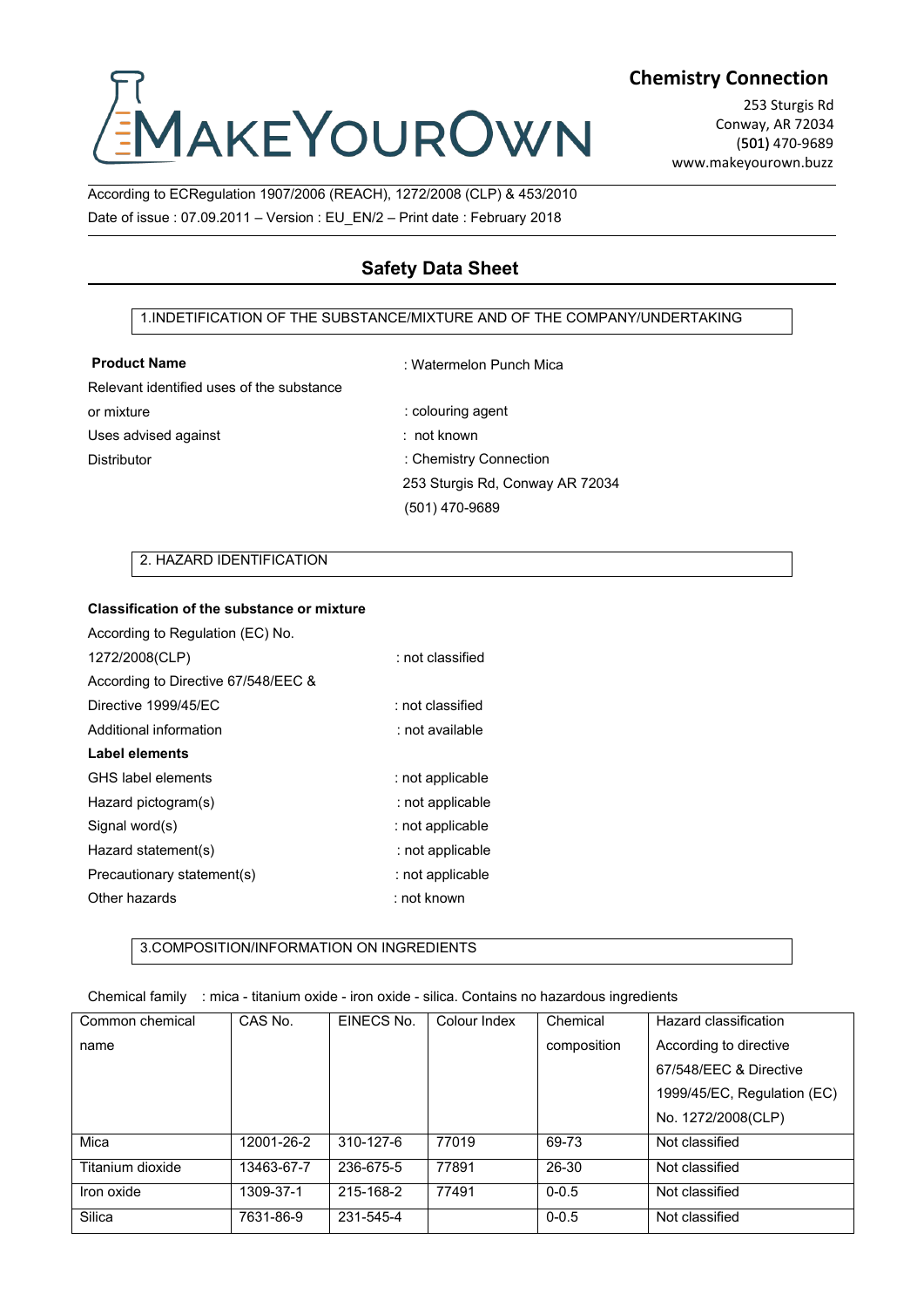## Chemistry<br>
Cording to ECRegulation 1907/2006 (REACH), 1272/2008 (CLP) & 453/2010<br>
Date of issue : 07.09.2011 – Version : EU\_EN/2 – Print date : February 2018 Chemistry C<br>
Date of issue : 07.09.2011 – Version : EU\_EN/2 – Print date : February 2018<br>
According to ECRegulation 1907/2006 (REACH), 1272/2008 (CLP) & 453/2010<br>
Date of issue : 07.09.2011 – Version : EU\_EN/2 – Print date NAKEYOURC<br>
Ig to ECRegulation 1907/2006 (REACH), 1272/2008 (C<br>
SSUE : 07.09.2011 – Version : EU\_EN/2 – Print date : Fr<br>
4. FIRST AID MEASURES<br>
tion of first aid measures

**Chemistry Connection**

253 Sturgis Rd Conway, AR 72034 (501) 470-9689 www.makeyourown.buzz

| <b>EMAKEYOUROWN</b>                                                      |                                                                                                                                                | (501) 470-9689<br>www.makeyourown.buzz |
|--------------------------------------------------------------------------|------------------------------------------------------------------------------------------------------------------------------------------------|----------------------------------------|
| According to ECRegulation 1907/2006 (REACH), 1272/2008 (CLP) & 453/2010  |                                                                                                                                                |                                        |
| Date of issue: 07.09.2011 - Version: EU_EN/2 - Print date: February 2018 |                                                                                                                                                |                                        |
|                                                                          |                                                                                                                                                |                                        |
| 4. FIRST AID MEASURES                                                    |                                                                                                                                                |                                        |
| Description of first aid measures                                        |                                                                                                                                                |                                        |
| Inhalation: in case of accident by inhalation                            | : remove causality to fresh air and keep at rest                                                                                               |                                        |
| Skin contact                                                             | : wash affected skin with plenty of water                                                                                                      |                                        |
| Eye contact                                                              | : if contact with eyes directly, flush with gently flowing fresh water<br>thoroughly; If eye irritation persists, get medical advice/attention |                                        |
| Ingestion                                                                | : if ingested, wash out mouth with water, drink milk or egg white                                                                              |                                        |
| Notes to physician                                                       | : no special measures are required                                                                                                             |                                        |
| Most important systems and effects,                                      |                                                                                                                                                |                                        |
| Both acute and delayed                                                   |                                                                                                                                                |                                        |
| Actue                                                                    | : none                                                                                                                                         |                                        |
| Long term (repeated)                                                     | : may cause irritation to the respiratory system. Cough. Increased                                                                             |                                        |
|                                                                          | difficulty in breathing                                                                                                                        |                                        |
| Indication of immediate medical attention and special treatment needed   |                                                                                                                                                |                                        |
| Recommended                                                              | :a. Chest XRay                                                                                                                                 |                                        |
|                                                                          | b. Lung functionality tests                                                                                                                    |                                        |
| 5. FIREFIGHTING MEASURES                                                 |                                                                                                                                                |                                        |
|                                                                          |                                                                                                                                                |                                        |
| <b>Extinguishing media</b>                                               |                                                                                                                                                |                                        |
| Suitable extinguishing media                                             | : extinguish with waterspray, foam or dry chemical                                                                                             |                                        |
| Jnsuitable extinguishing media                                           | : carbon dioxide                                                                                                                               |                                        |

|                                                       | difficulty in breathing                                                        |
|-------------------------------------------------------|--------------------------------------------------------------------------------|
|                                                       | Indication of immediate medical attention and special treatment needed         |
| Recommended                                           | :a. Chest XRay                                                                 |
|                                                       | b. Lung functionality tests                                                    |
| 5. FIREFIGHTING MEASURES                              |                                                                                |
|                                                       |                                                                                |
| <b>Extinguishing media</b>                            |                                                                                |
| Suitable extinguishing media                          | : extinguish with waterspray, foam or dry chemical                             |
| Unsuitable extinguishing media                        | : carbon dioxide                                                               |
| Special hazards arising from the substance or mixture |                                                                                |
| <b>Thermal hazards</b>                                | : noncombustible. None anticipated                                             |
| Advice for firefighters                               | : fire fighters should wear complete protective clothing including             |
|                                                       | selfcontained breathing apparatus                                              |
| 6. ACCIDENTAL RELEASE MEASURES                        |                                                                                |
|                                                       | Personal precautions, protective equipment and emgergency procedures           |
| Personal precautions                                  | : do not breathe dust                                                          |
| Personal protection equipment                         | : wear appropriate personal protective equipment, avoid direct contact         |
| In case of emergency                                  | : a self contained breathing apparatus and suitable protective clothing should |
|                                                       | ho warn in fire conditions.                                                    |

| Thermal hazards                | : noncombustible. None anticipated                                                  |
|--------------------------------|-------------------------------------------------------------------------------------|
| Advice for firefighters        | : fire fighters should wear complete protective clothing including                  |
|                                | selfcontained breathing apparatus                                                   |
| 6. ACCIDENTAL RELEASE MEASURES |                                                                                     |
|                                | Personal precautions, protective equipment and emgergency procedures                |
| Personal precautions           | : do not breathe dust                                                               |
| Personal protection equipment  | : wear appropriate personal protective equipment, avoid direct contact              |
| In case of emergency           | : a self contained breathing apparatus and suitable protective clothing should      |
|                                | be worn in fire conditions                                                          |
| Environmental precautions      | : do not allow to enter drains, sewers or watercourses                              |
| Methods and material for       |                                                                                     |
| Containment and cleaning up    | : collect mechanically and dispose of according to Section 13. Use vacuum equipment |
|                                | for collecting spilt materials, where practicable                                   |
| Reference to other sections    | : see sections 8 and 13                                                             |
| 7. HANDLING AND STORAGE        |                                                                                     |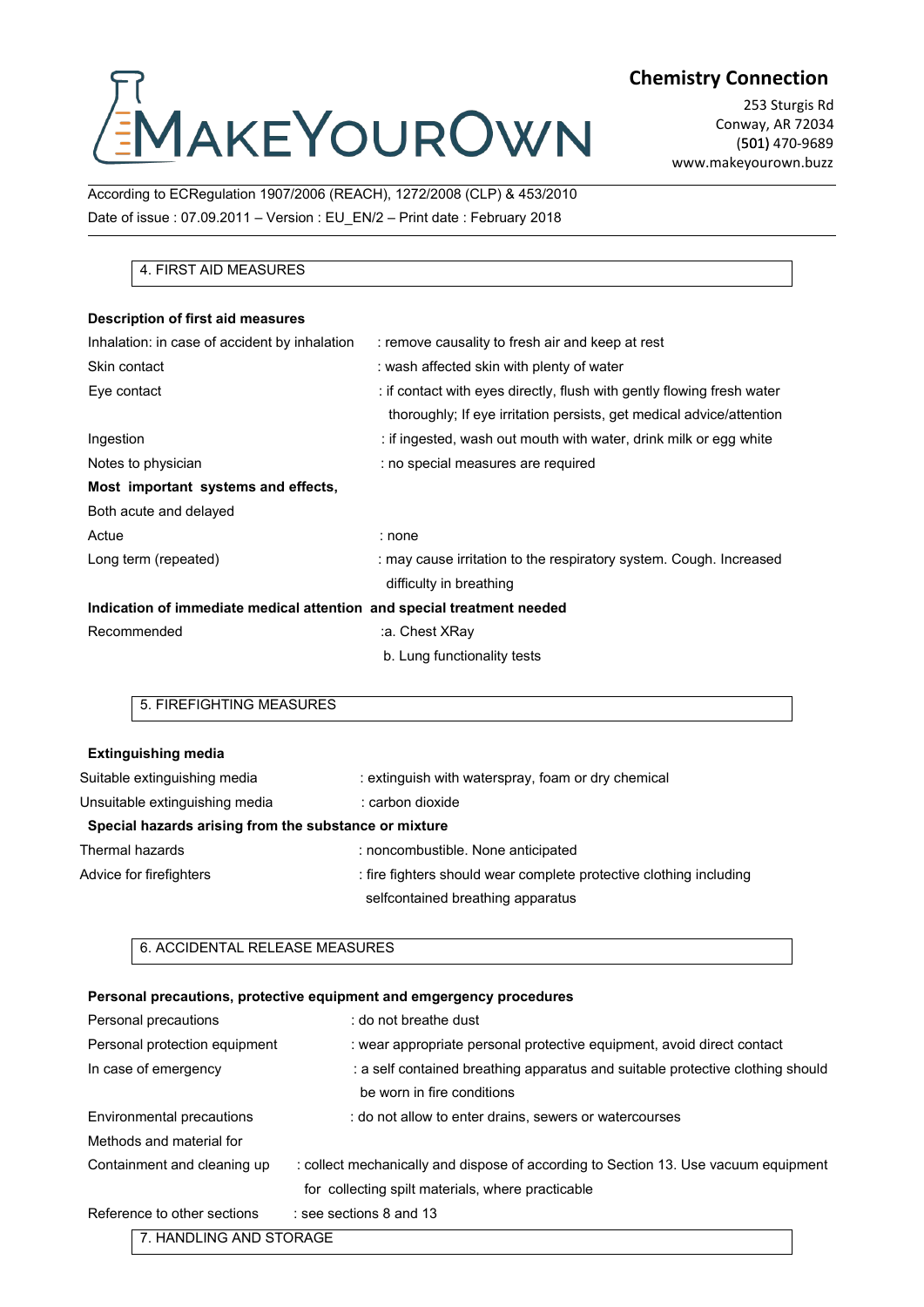## Chemistry<br>
Cording to ECRegulation 1907/2006 (REACH), 1272/2008 (CLP) & 453/2010<br>
Date of issue : 07.09.2011 – Version : EU\_EN/2 – Print date : February 2018 Chemistry Contains to ECRegulation 1907/2006 (REACH), 1272/2008 (CLP) & 453/2010<br>Date of issue : 07.09.2011 – Version : EU\_EN/2 – Print date : February 2018 Precautions for safe handling<br>
Frecautions for safe handling : avoid breathing dust<br>
Precautions for safe handling : avoid breathing dust<br>
Precautions for safe handling : avoid breathing dust<br>
Conditions for safe handling

**Chemistry Connection**

253 Sturgis Rd Conway, AR 72034 (501) 470-9689 www.makeyourown.buzz

EMAKEYOU|<br>According to ECRegulation 1907/2006 (REACH), 127<br>Date of issue : 07.09.2011 – Version : EU\_EN/2 – Pri<br>Precautions for safe handling : avoid breathing dus<br>Conditions for safe storage<br>including any incompatibilitie EVIANET VURLEY MENTARE TO UNITED ASSEMBLY TO THE SERVICE PRODUCED A 45372010<br>
Date of issue : 07.09.2011 – Version : EU\_EN/2 – Print date : February 2018<br>
Precautions for safe handling : avoid breathing dust<br>
Conditions fo According to ECRegulation 1907/2006 (REACH), 1272/200<br>Date of issue : 07.09.2011 – Version : EU\_EN/2 – Print dat<br>Precautions for safe handling : avoid breathing dust<br>Conditions for safe storage<br>including any incompatibilit ssue : 07.09.2011 – Version : EU\_EN/2 – Print date : February 2018<br>
ons for safe handling : avoid breathing dust<br>
ns for safe storage<br>
any incompatibilities : keep container in a wellventilated place<br>
end use(s) : not know

| Precautions for safe handling   | : avoid breathing dust                                                                                               |
|---------------------------------|----------------------------------------------------------------------------------------------------------------------|
| Conditions for safe storage     |                                                                                                                      |
|                                 | including any incompatibilities : keep container in a wellventilated place                                           |
| Specific end use(s) : not known |                                                                                                                      |
|                                 |                                                                                                                      |
|                                 | 8. EXPOSURE CONTROLS / PERSONAL PROTECTION                                                                           |
| Control parameters              | : provide adequate ventilation when using the material and follow the principles of good                             |
|                                 | occupational hygiene to control personal exposures                                                                   |
| Exposure limit values           | : not known                                                                                                          |
| <b>Exposure controls</b>        |                                                                                                                      |
|                                 | Appropriate engineering controls :provide adequate ventilation to ensure that the occupational exposure limit is not |
|                                 | exceeded. Isolate the dispersive process step away from other operations. This can be                                |
|                                 | achieved by local exhaust ventilation or general ventilation                                                         |
|                                 | Individual protections measures, such as personal protective equipment(PPE)                                          |
|                                 | Hand/eye/face protection : wear gloves, eye protection and an approved dust mask if dust is generated during         |
|                                 | handling. Goggles giving complete protection to eyes. Dust mask covering nose and mouth                              |
| Skin protection                 | :apron or other light protective clothing, boots and plastic or synthetic rubber gloves                              |
| Respiratory protection          | : dust mask covering nose and mouth                                                                                  |
| Thermal hazards                 | : none                                                                                                               |
|                                 | Environmental exposure controls : avoid dust generation. Avoid accumulation of dust                                  |
|                                 | 9. PHYSICAL AND CHEMICAL PROPERTIES                                                                                  |
|                                 |                                                                                                                      |
| Form                            | : powder                                                                                                             |
| Colour                          | : Peach Pink                                                                                                         |
| Odour                           | : odourless                                                                                                          |
| pН                              | $: 6.0 - 9.0$ (4% H2O)                                                                                               |
|                                 |                                                                                                                      |

|                              | Respiratory protection : dust mask covering nose and mouth                     |
|------------------------------|--------------------------------------------------------------------------------|
| Thermal hazards              | : none                                                                         |
|                              | Environmental exposure controls : avoid dust generation. Avoid accumulation of |
|                              |                                                                                |
|                              | 9. PHYSICAL AND CHEMICAL PROPERTIES                                            |
|                              |                                                                                |
| Form                         | : powder                                                                       |
| Colour                       | : Peach Pink                                                                   |
| Odour                        | : odourless                                                                    |
| рH                           | : 6.0-9.0 (4% H2O)                                                             |
| Boiling point, ° C           | : not applicable                                                               |
| Melting point, ° C           | : decomposes                                                                   |
| Freezing point, ° C          | : not applicable                                                               |
| Density                      | : 2.9-3.0 kg/L                                                                 |
| <b>Bulk density</b>          | : $21 - 25g/100g$                                                              |
| Vapour pressure              | : not applicable                                                               |
| Solubility (in water)        | : insoluble                                                                    |
| Particle size                | : $10-60 \mu m$                                                                |
|                              |                                                                                |
| 10. STABILITY AND REACTIVITY |                                                                                |
|                              |                                                                                |
|                              |                                                                                |
|                              |                                                                                |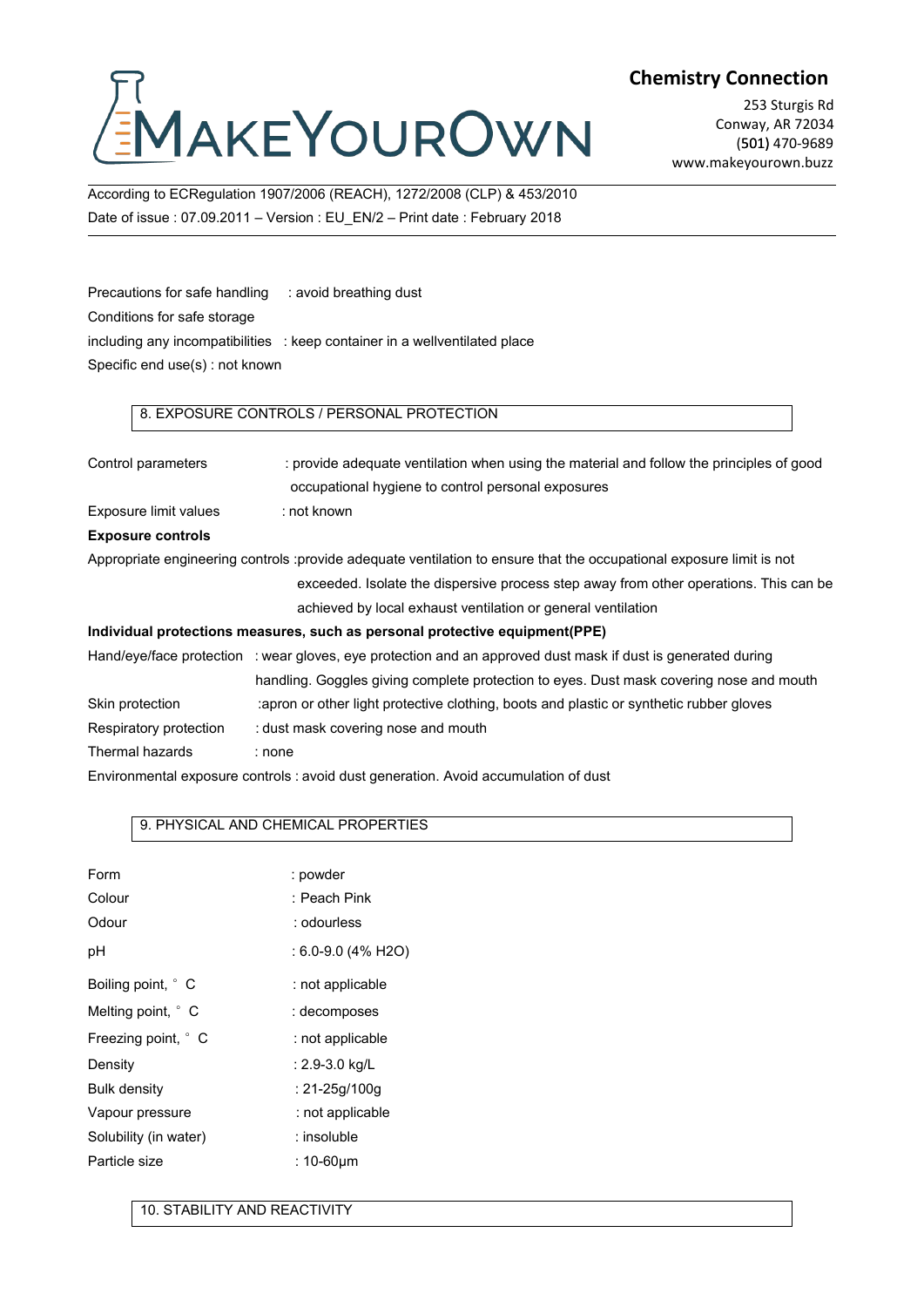# Chemistry<br>
Cording to ECRegulation 1907/2006 (REACH), 1272/2008 (CLP) & 453/2010<br>
Date of issue : 07.09.2011 – Version : EU\_EN/2 – Print date : February 2018 Chemistry C<br>
DROWN Commistry C<br>
According to ECRegulation 1907/2006 (REACH), 1272/2008 (CLP) & 453/2010<br>
Date of issue : 07.09.2011 – Version : EU\_EN/2 – Print date : February 2018<br>
Reactivity : there may be violent or inc

|                                      |                                                                                                                                                                               | <b>Chemistry Connection</b>                                                  |
|--------------------------------------|-------------------------------------------------------------------------------------------------------------------------------------------------------------------------------|------------------------------------------------------------------------------|
|                                      | EMAKEYOUROWN                                                                                                                                                                  | 253 Sturgis Rd<br>Conway, AR 72034<br>(501) 470-9689<br>www.makeyourown.buzz |
|                                      | According to ECRegulation 1907/2006 (REACH), 1272/2008 (CLP) & 453/2010                                                                                                       |                                                                              |
|                                      | Date of issue: 07.09.2011 - Version: EU EN/2 - Print date: February 2018                                                                                                      |                                                                              |
| Reactivity                           | : there may be violent or incandescent reaction of the product with metals at high<br>temperatures (e.g., aluminium; calcium; magnesium; potassium; sodium; zinc;<br>lithium) |                                                                              |
| Chemical stability                   | : stable under normal conditions                                                                                                                                              |                                                                              |
| Possibility of hazardous reactions   | : none                                                                                                                                                                        |                                                                              |
| Conditions to avoid                  | : high temperature                                                                                                                                                            |                                                                              |
| Incompatible materials               | : strongly acidic, strongly alkaline, oxidizing agents                                                                                                                        |                                                                              |
| Decomposition products               | : no information available                                                                                                                                                    |                                                                              |
| 11. TOXICOLOGICAL INFORMATION        |                                                                                                                                                                               |                                                                              |
| Information on toxicological effects |                                                                                                                                                                               |                                                                              |
|                                      | This inorganic pigment in general is considered to be practically nontoxic.                                                                                                   |                                                                              |
| Acute toxicity                       | : not available                                                                                                                                                               |                                                                              |
| Carcinogenicity                      | : not available                                                                                                                                                               |                                                                              |
| 12. ECOLOGICAL INFORMATION           |                                                                                                                                                                               |                                                                              |

| Acute toxicity  | : not available |
|-----------------|-----------------|
| Carcinogenicity | : not available |

| Information on toxicological effects                  |                                                                                  |
|-------------------------------------------------------|----------------------------------------------------------------------------------|
|                                                       | This inorganic pigment in general is considered to be practically nontoxic.      |
| Acute toxicity                                        | : not available                                                                  |
| Carcinogenicity                                       | : not available                                                                  |
| 12. ECOLOGICAL INFORMATION                            |                                                                                  |
| <b>Toxicity</b>                                       | : no data                                                                        |
| Persistence and degradability                         | : insoluble in water. This product is predicted not to degrade in soil and water |
| Bioaccumulative potentiall                            | ∶ no data                                                                        |
| Mobility in soil                                      | : not applicable                                                                 |
| Results of PBT and vPvB assessment : : not applicable |                                                                                  |
| Other adverse effects:                                | : not known                                                                      |
| 13. DISPOSAL CONSIDERATIONS                           |                                                                                  |
| Waste treatment methods                               | : dispose of contents in accordance with local, state or national legislation    |
| 14. TRANSPORT INFORMATION                             |                                                                                  |

| 13. DISPOSAL CONSIDERATIONS                |                                                                               |                |                |                                    |
|--------------------------------------------|-------------------------------------------------------------------------------|----------------|----------------|------------------------------------|
| Waste treatment methods                    | : dispose of contents in accordance with local, state or national legislation |                |                |                                    |
| 14. TRANSPORT INFORMATION                  |                                                                               |                |                |                                    |
| Not classed as dangerous for transport.    |                                                                               |                |                |                                    |
| <b>International Transport Regulations</b> | <b>ADR/RID</b>                                                                | <b>ADN</b>     | <b>IMDG</b>    |                                    |
| UN number                                  | Not applicable                                                                | Not applicable | Not applicable | <b>ICAO/IATA</b><br>Not applicable |
| Proper shipping name                       | Not applicable                                                                | Not applicable | Not applicable | Not applicable                     |
| Transport hazard class(es)                 | Not applicable                                                                | Not applicable | Not applicable | Not applicable                     |
| Packing group                              | Not applicable                                                                | Not applicable | Not applicable | Not applicable                     |
| Environmental hazards                      | None                                                                          | None           | None           | None                               |